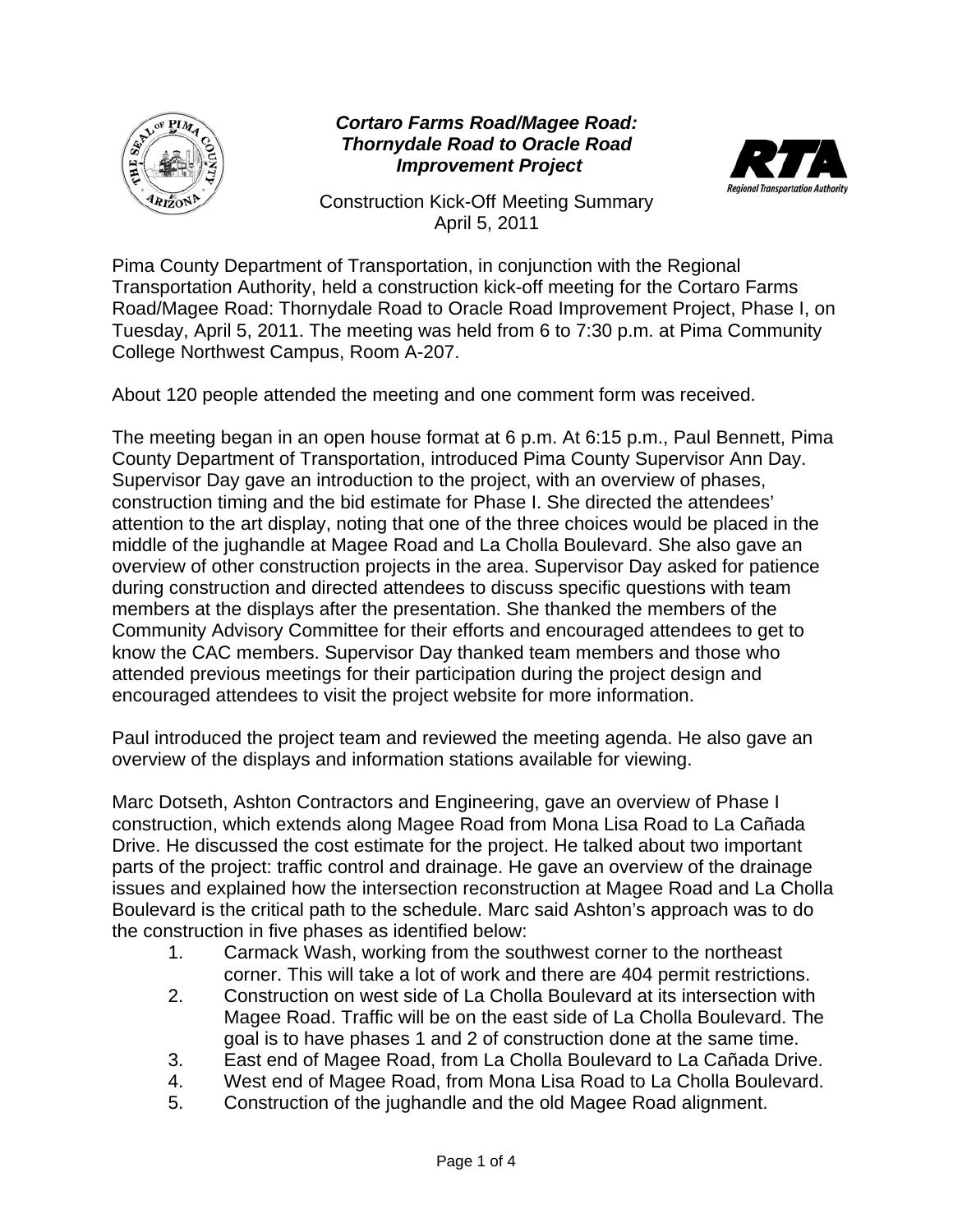Ashton phased the project in this manner to build the job in a safe manner while moving traffic through as best as possible.

Q: How much time do you estimate each phase will take?

A: This is a rough schedule that may change, based on utilities. The total time is expected to be 22 months, but we hope to get it done sooner. We estimate each phase will take about six months.

Q: There are currently two entrances at the Sonoran Terrace Apartments. How will we get in and out of the parking lot? How will we go north?

A: We haven't identified a problem at that location. We will submit a number of traffic control plans to PCDOT and discuss with them to ensure everyone maintains access. We spend a lot of time thinking and reviewing layouts to make sure it'll be okay. I can't get you specifics yet. But we have to give you access.

Q: How will we get across La Cholla Boulevard to go west?

A: There may be times where you can't, from a safety standpoint.

Q: The south access point for Sonoran Terraces is directly across from the jughandle. How will that work?

A: That is a question for the designers. It's like getting off the highway at an exit. The road will be wider by an entire lane at that location.

Q: Where else has the jughandle been used so we can see how it works? A (Bill Schlesinger): Nowhere in Tucson, but it has been used in Phoenix and elsewhere around the county.

Paul reminded the group to give PCDOT email addresses so they can stay informed about construction and receive traffic alerts.

Q: What is the estimated date for breaking ground? A: May 1, 2011.

Q: Who is the Phase III designer? A: EPS Group.

Q: Will the signal on the east segment of Magee Road at La Cholla Boulevard remain operational through construction?

A: Yes. Two temporary signals will also be going in to help with traffic flow during construction.

Q: Why is the elevation on Magee Road at La Cholla Boulevard changing? A (Bill Schlesinger): In general, the existing intersection is a dip section. We've raised the road to get closer to the surrounding elevations and to make room under the intersection for the big culvert for Carmack Wash.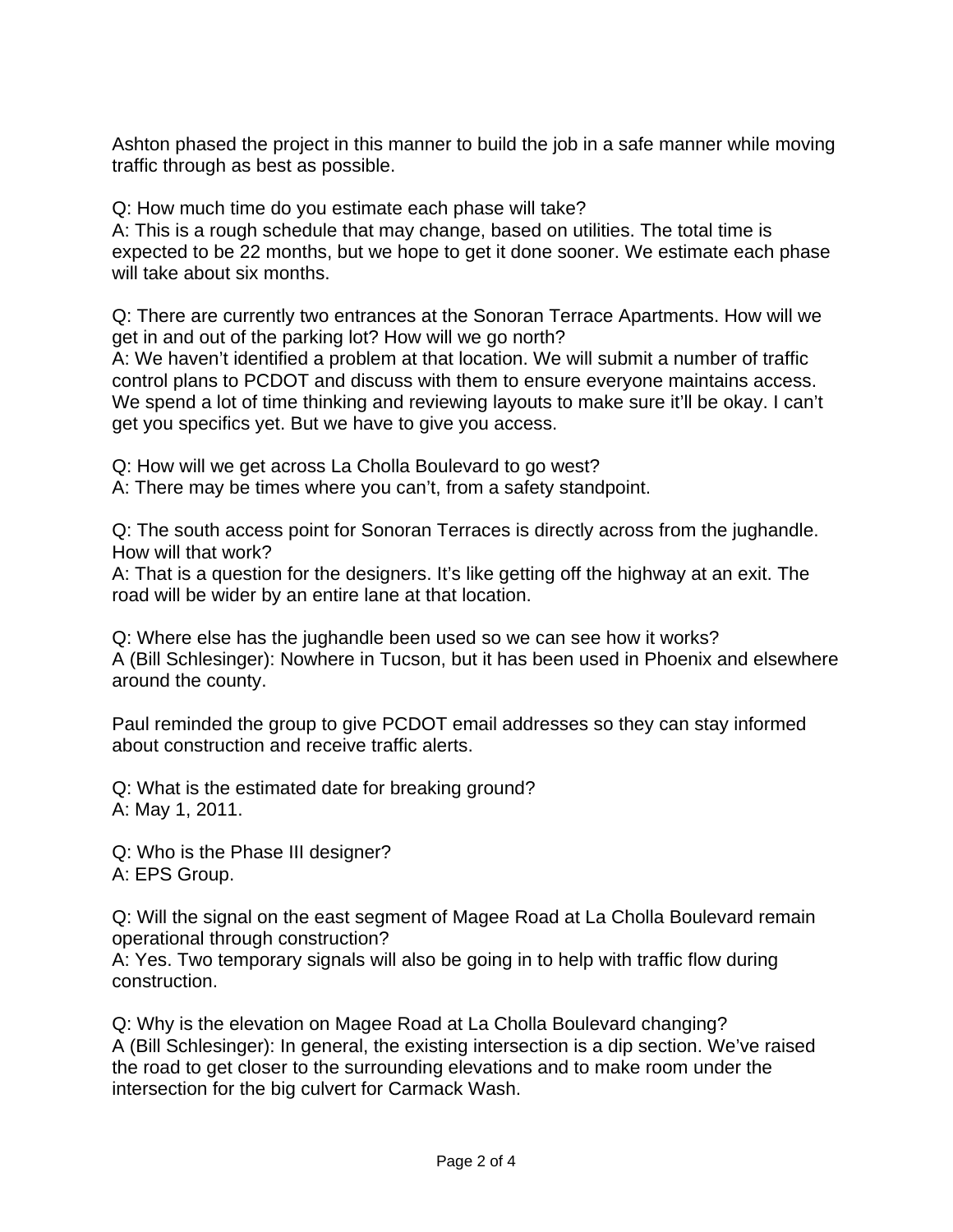Q: Can you walk us through traffic flow at the new intersection? A (Bill Schlesinger): The reason we have a jughandle here is due to the angle of the intersection. Traffic going from northbound La Cholla Boulevard to westbound Magee Road has an undesirable angle. We determined the best way to fix that, without taking many homes and businesses, was to create a jughandle. Northbound La Cholla Boulevard traffic wanting to go west on Magee Road will go through the intersection, around the jughandle and back through the intersection onto Magee Road. Southbound La Cholla Boulevard traffic going east on Magee Road will make a left turn on the old Magee Road alignment, then another left turn shortly after that onto Magee Road. There will be no northbound or southbound left turns at the intersection. All other movements will remain the same.

Q: What about congestion for eastbound motorists on Magee Road? A (Bill Schlesinger): We used computer modeling to predict what would happen. We used traffic projections for the year 2025 and found no problems on eastbound Magee Road for most of a typical day.

Q: Will there be signals at other locations? A: No.

Q: What is the ultimate destination of the drainage through the intersection? A: The destination will remain, flowing into the channel that is around Walmart.

Q: Will the existing traffic signal be removed?

A: Yes. The intersection will be shifted to the north; there will be a traffic signal at the new intersection.

C: I go through this intersection three times a day. I'd like to thank the construction company for their safety and way of handling traffic so far. [applause] A: We must give credit where it's due. Ashton hasn't begun construction yet; the utility companies are currently out there.

Q: How many unemployed people are you putting on the job site? A: Up to 300 to 400, including our subcontractors.

Q: Will the section of roadway that Magee and Shannon roads share be raised? A: That's part of Phase II; please check with that design team for specifics.

Paul encouraged attendees to check in at the RTA table to get more information regarding business assistance. He gave an update on Phase II, which is at 100 percent design and will go out to bid for construction in the next few months. That project will involve a new bridge and a four-lane section of roadway. Some noise walls and a retaining wall will be included. Proposed designs for those walls are included at an information display. Paul encouraged attendees to review and provide feedback. He said the team had been working with a new charter school on Cortaro Farms Road,